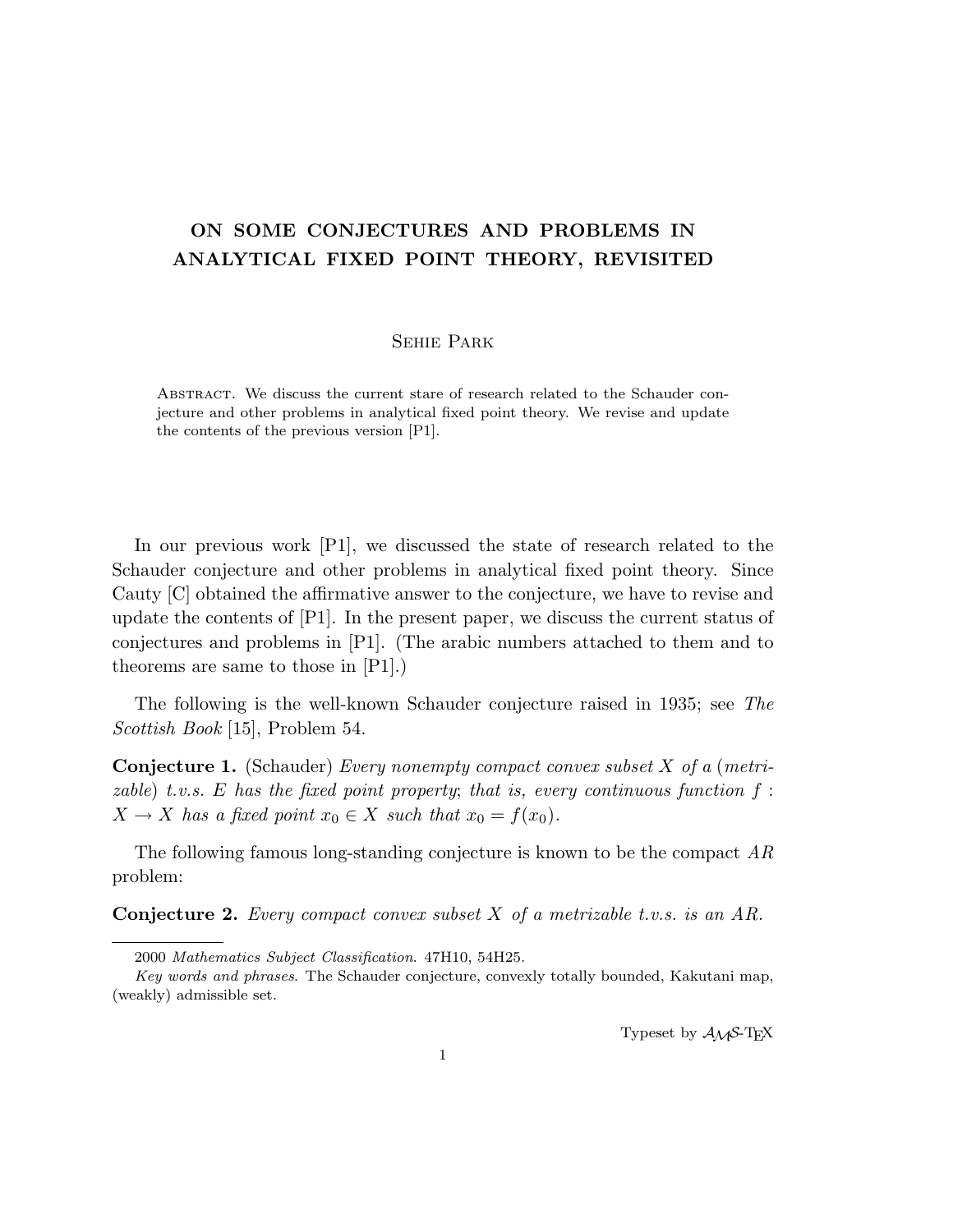This is also resolved affirmatively  $[P2]$ : Recently, such X is known to be admissible (in the sense of Klee) and, in 1960, Klee [13] showed that any admissible compact convex subset of a metrizable t.v.s. is an AR.

A multimap (or a map) is said to be compact if its range is contained in a compact subset of its codomain.

Now Conjecture 1 and the following hold by the recent work of Cauty [C] when  $E$  is Hausdorff.

**Conjecture 3.** For every nonempty convex subset  $X$  of a t.v.s.  $E$ , a compact continuous function  $f: X \to X$  has a fixed point.

Note that Schauder showed in 1930 that Conjecture 3 holds for a normed vector space  $E$  and Hukuhara in 1950 for a locally convex Hausdorff t.v.s.

We give some known results related to partial solutions of Conjecture 3.

A subset B of a t.v.s. E is said to be *convexly totally bounded* (c.t.b. for short), by Idzik [9], if for every neighborhood V of the origin 0 of E there exist a finite subset  $\{x_i : i \in I\} \subset B$  and a finite family of convex sets  $\{C_i : i \in I\}$  such that  $C_i \subset V$  for each  $i \in I$  and  $B \subset \bigcup \{x_i+C_i : i \in I\}.$ 

The following is well-known:

**Theorem 1.** (Idzik [9]) Let X be a convex subset of a Hausdorff t.v.s. E and  $\Phi: X \multimap X$  a Kakutani map (that is, an upper semicontinuous multimap with nonempty compact convex values). If  $\overline{\Phi(X)}$  is a compact c.t.b. subset of X, then there exists an  $x \in X$  such that  $x \in \Phi(x)$ .

In view of Theorem 1, Idzik [9] raised the problem: Is every compact convex subset of a t.v.s. convexly totally bounded? A positive answer to this problem would resolve the Schauder conjecture. However, Idzik's problem was resolved negatively by De Pascale, Trombetta, and Weber [6]. They showed that, for  $0 \leq p < 1$ , the space  $L^p$  contains compact convex subsets which are not c.t.b.

In a recent work, Dobrowolski  $[D2]$  showed that, for a metrizable t.v.s.  $E$ , Theorem 1 holds without assuming the c.t.b. of  $X$ .

A polytope P in a t.v.s.  $E$  is a nonempty compact convex subset of E contained in a finite dimensional subspace of  $E$ . Recall that a nonempty subset  $X$  of a t.v.s. E is said to be *admissible* (in the sense of Klee [13]) provided that, for every compact subset K of X and every neighborhood V of the origin 0 of  $E$ , there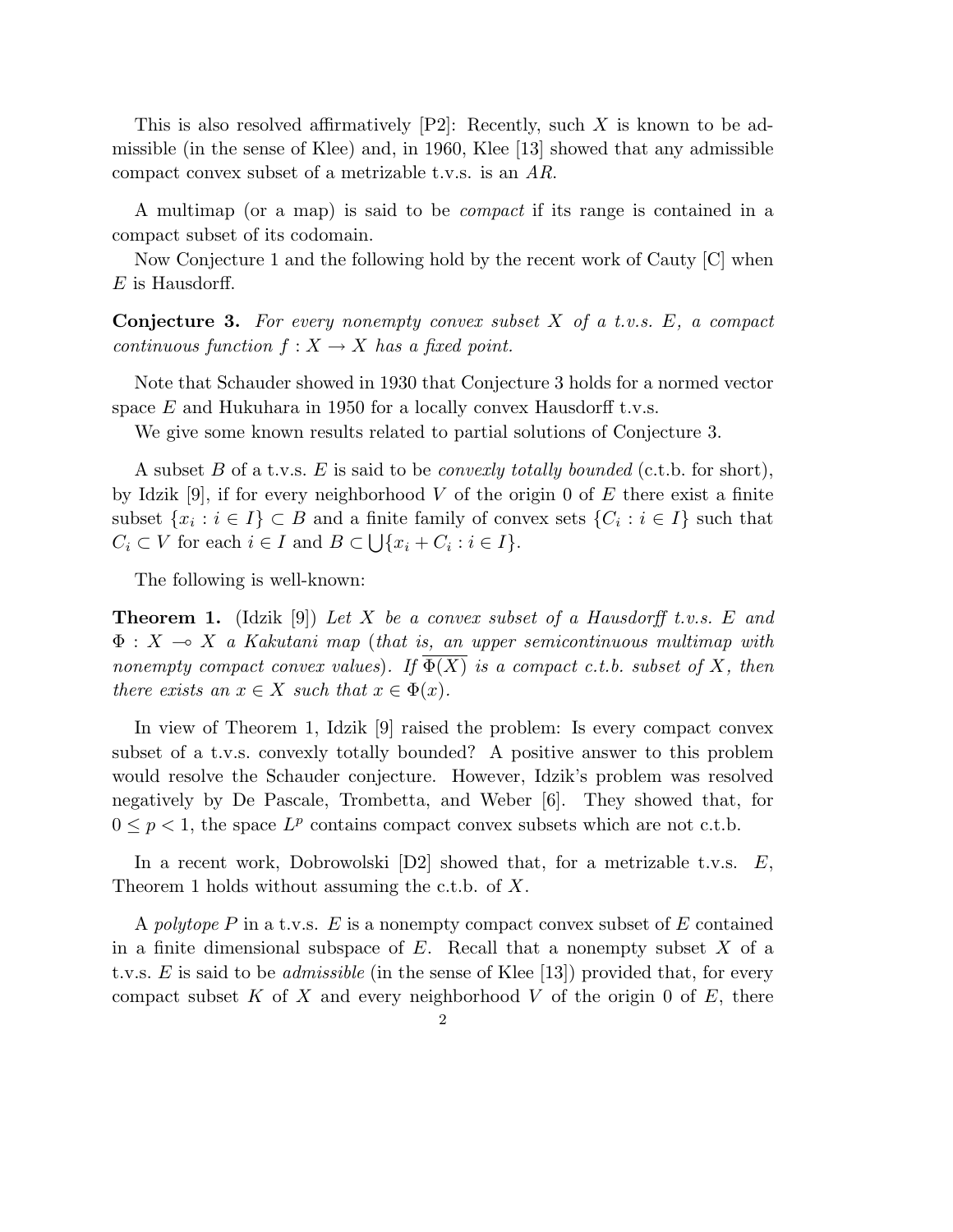exists a continuous function  $h: K \to X$  such that  $x - h(x) \in V$  for all  $x \in K$  and  $h(K)$  is contained in a polytope in X.

Note that every nonempty convex subset of a locally convex t.v.s.,  $l^p$ ,  $L^p$ , the Hardy space  $H^p$  for  $0 < p < 1$ , and many other t.v.s. are admissible; see [1, 8, 22, 23] and references therein.

Let X be a nonempty subset of a t.v.s.  $E$  and Y a topological space. The "better" admissible class  $\mathfrak B$  of maps is defined as follows [22, 23]:

 $F \in \mathfrak{B}(X,Y) \iff F : X \multimap Y$  is a map such that for any polytope P in X and any continuous function  $f : F(P) \to P$ ,  $f \circ (F|_P) : P \to P$  has a fixed point.

The following is due to the author [22, 23]:

**Theorem 2.** [22] Let X be an admissible convex subset of a Hausdorff t.v.s. E and  $\Phi \in \mathfrak{B}(X,X)$ . If  $\Phi$  is closed and compact, then  $\Phi$  has a fixed point.

In view of the single-valued case of Theorem 2, the following was raised:

**Problem 1.** (Klee [13]) Is any convex subset of a Hausdorff t.v.s. admissible?

A positive answer to this would resolve the Schauder Conjecture 1 and Conjecture 3. An example of a nonconvex, compact, and nonadmissible subset of the Hilbert space  $l^2$  is known; see Hadžić [8].

Problem 2. (Idzik) Is a c.t.b. compact convex subset admissible?

In [6], examples of admissible sets which are not c.t.b. were given.

We have another result related to admissible sets:

**Theorem 3.** [20] Let E and F be Hausdorff t.v.s. and X a subset of E which is homeomorphic to an admissible convex subset of F. Then any compact map  $\Phi \in \mathfrak{A}_{c}(X,X)$  has a fixed point.

Here,  $\mathfrak{A}_c$  is a subclass of  $\mathfrak{B}$  due to the author.

Recently, Nguyen To Nhu [16] defined the notion of weakly admissible compact convex subsets of a metrizable t.v.s. and showed that such subsets have the fixed point property. He raised several problems related to Problem 1.

Arandelović [1] introduced the notion of weak admissibility on arbitrary Hausdorff t.v.s. and gave a non-metrizable extension of Nhu's result as follows:

Let E be a Hausdorff t.v.s.,  $\mathcal V$  a fundamental system of open neighborhoods of 0 in E and  $X \subseteq E$  a nonempty closed convex subset of E. We say that X is weakly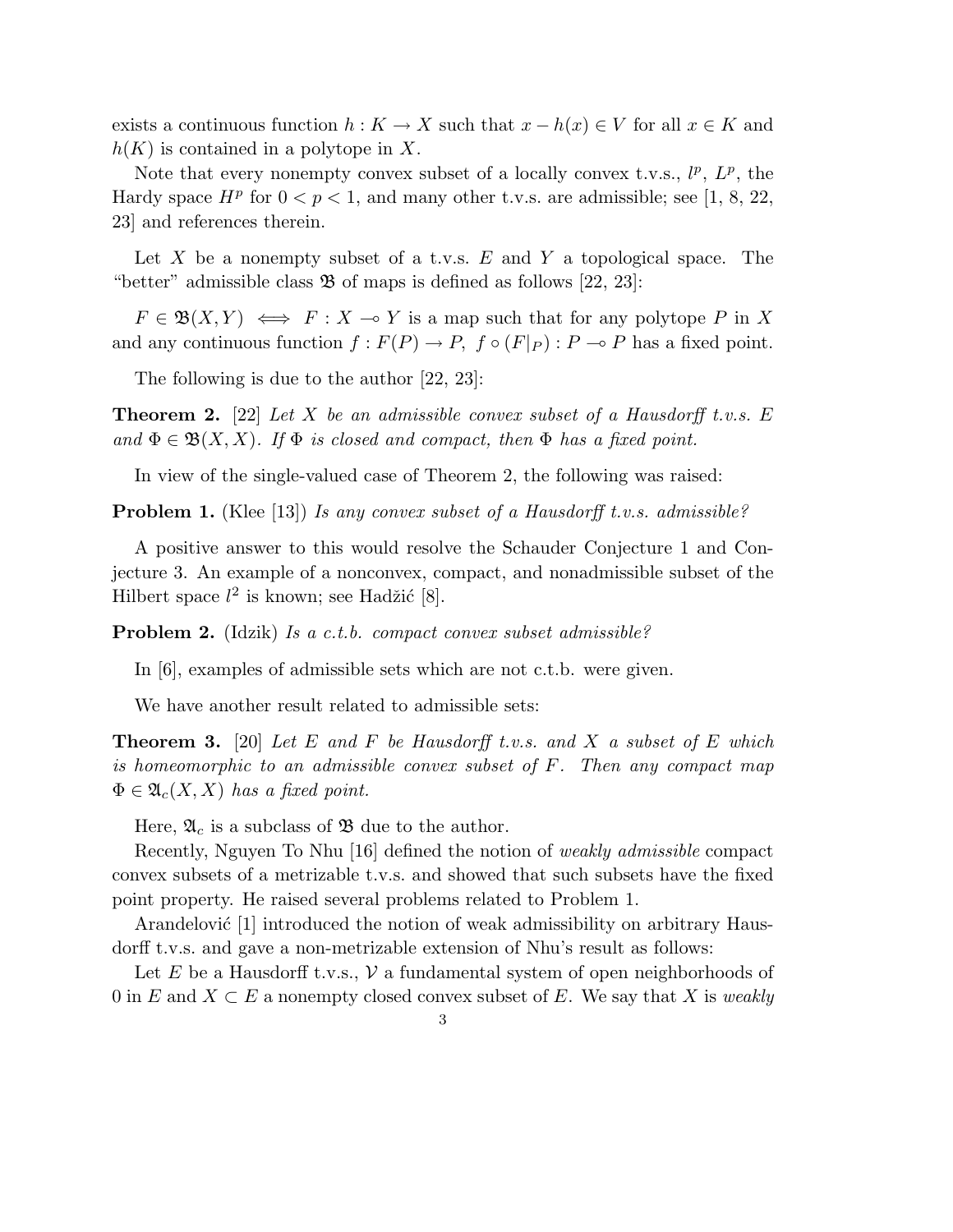admissible if for every  $V \in \mathcal{V}$  there exist closed convex subsets  $X_1, X_2, \cdots, X_n$  of X with  $X = \text{co}(\bigcup_{i=1}^{n} X_i)$  and continuous functions  $f_i: X_i \to X \cap L, i = 1, 2, \dots, n$ , where  $L$  is a finite dimensional subspace of  $E$ , such that  $\sum_{i=1}^{n} (f_i(x_i) - x_i) \in V$ for every  $x_i \in X_i$  and  $i = 1, 2, \dots, n$ .

**Theorem 4.** (Nhu [16], Arandelović [1]) Let X be a weakly admissible, compact convex subset of a Hausdorff t.v.s. Then X has the fixed point property.

Because of the Cauty theorem, the weak admissibility of  $X$  in Theorem 4 can now be eliminated.

In view of Theorem 4, the following were raised:

**Problem 3.** (Nhu [16]) Is every compact convex subset of a Hausdorff t.v.s. weakly admissible?

**Problem 4.** (Nhu [16]) Is every weakly admissible compact convex subset of a Hausdorff t.v.s. admissible?

Problems 3 and 4 were originally raised for a metrizable t.v.s. A partial solution is that every compact convex subset of a separable metric t.v.s.  $E$  is admissible. This is shown in [P2] by using results of Kalton, Peck, and Roberts [KPR] and of Dobrowolski [D1]. However, for not-metrizable t.v.s., Problems 3 and 4 are still open.

**Problem 5.** (Arandelović [1]) Is a c.t.b. compact convex set weakly admissible?

Theorem 4 is generalized as follows:

**Theorem 5.** (Okon [19]) Let X be a weakly admissible compact convex subset of a Hausdorff t.v.s. Then every Kakutani map  $F: X \longrightarrow X$  has a fixed point.

Recently, Dobrowolski [D2] showed that Theorem 5 holds without assuming the weak admissibility of the domain X.

Here, we raise the following:

**Problem 6.** Does Theorem 2 hold for a weakly admissible convex subset X? More generally, can we eliminate the admissibility of  $X$  in Theorem 2?

The following is the Browder fixed point theorem in 1968:

**Theorem 6.** (Browder [4]) Let K be a nonempty compact convex subset of a t.v.s. Let T be a map of K into  $2^K$ , where for each  $x \in K$ ,  $T(x)$  is a nonempty convex [resp. open] subset of K. Suppose further that for each  $y \in K$ ,  $T^-(y) =$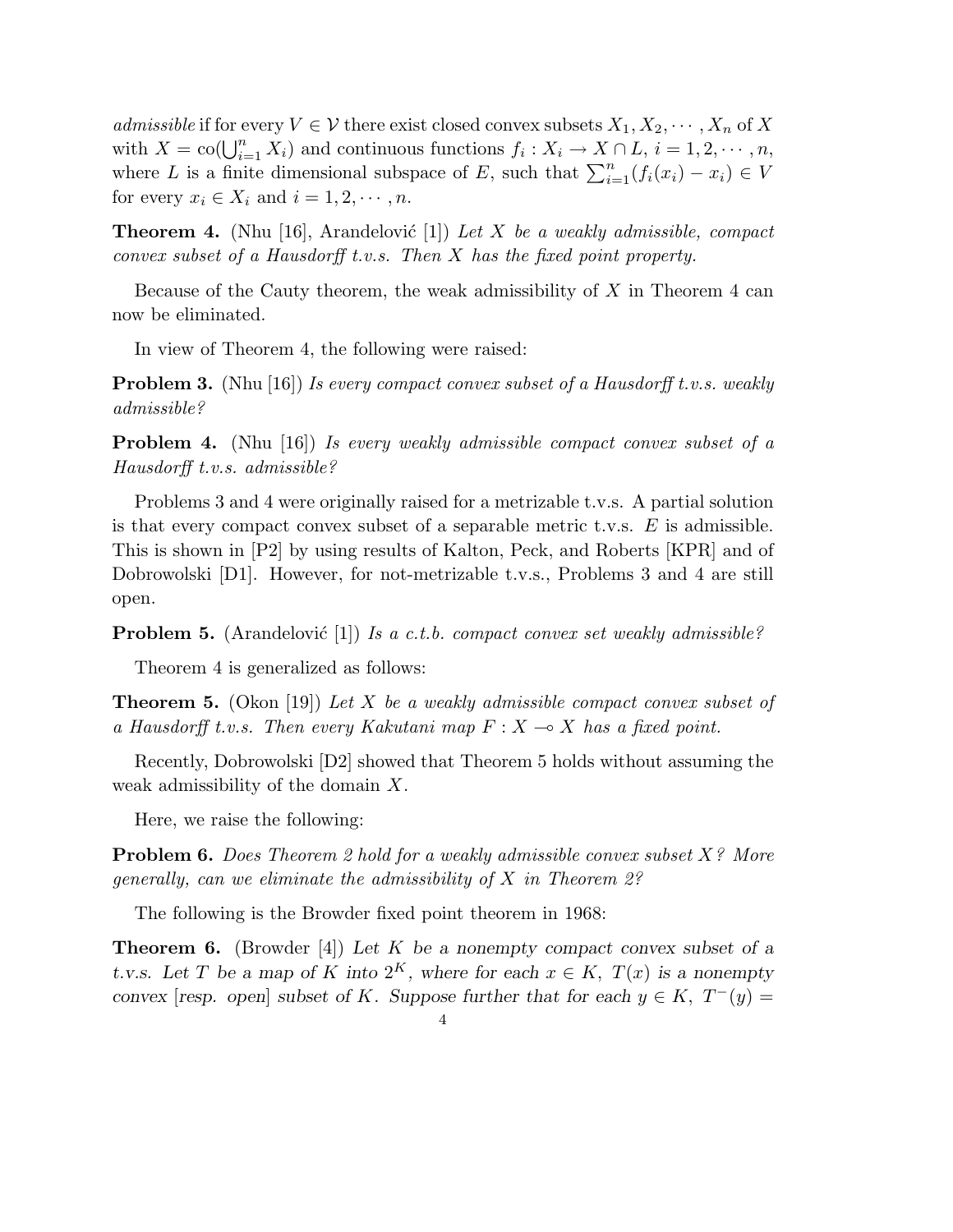${x \in K : y \in T(x)}$  is open [resp. nonempty convex] in K. Then T has a fixed point  $x_0 \in K$ , that is,  $x_0 \in T(x_0)$ .

Later, this is known to be equivalent to the Brouwer fixed point theorem, the Sperner lemma, and the Knaster–Kuratowski–Mazurkiewicz (KKM) principle. Browder [4] applied his theorem to a systematic treatment of the interconnections between fixed point theorems, minimax theorems, variational inequalities, and monotone extension theorems. For further developments on generalizations and applications of the Browder theorem, we refer to [21-26].

It is natural to ask if Theorem 6 holds when the compactness of the domain K of the multimap T in Theorem 6 is replaced by the compactness of T; that is,  $T(K)$  is contained in a compact subset of K.

For the case when the fiber  $T^-(y)$  is nonempty for each  $y \in K$ , if T is compact, then  $K = T(K) \subset T(K) \subset K$  and hence K is compact. Therefore, in this case, we do not have any problem.

For any subset X of a t.v.s., a map  $T : X \longrightarrow X$  is called a *Browder map* if it has nonempty convex values and open fibers.

In 1990, Ben-El-Mechaiekh raised the following:

**Conjecture 4.** (Ben-El-Mechaiekh [2,3]) For a nonempty convex subset X of a t.v.s. E, a compact Browder map  $T : X \longrightarrow X$  has a fixed point.

Of course, if  $X$  itself is compact, then Conjecture 4 reduces to the Browder Theorem 6. Hence, we assume that  $T$  is not surjective in Conjecture 4.

For a locally convex Hausdorff t.v.s. E, Ben-El-Mechaiekh [3] showed that Conjecture 4 holds. Moreover, he obtained the following:

**Theorem 7.** (Ben-El-Mechaiekh [2]) Let X be a nonempty convex subset of a Hausdorff t.v.s. E, and  $T : X \to X$  a Browder map. If T is compact, then  $T^n$  has a fixed point for  $n > 2$ .

Some detailed discussions on partial solutions of Conjecture 4 were given in [21]. It is noted by Komiya [14] that any noncompact convex subset of a locally convex metrizable t.v.s. lacks the fixed point property for Browder maps.

We note that a multimap  $T : X \rightarrow X$  satisfying the hypothesis of Conjecture 4 has the (convexly) almost fixed point property as follows:

**Theorem 8.** [25] Let X be a nonempty convex subset of a t.v.s. E and  $T : X \to X$ a compact Browder map. Then for any convex neighborhood  $V$  of the origin 0 of E, there exists a point  $x_V \in X$  such that  $T(x_V) \cap (x_V + V) \neq \emptyset$ .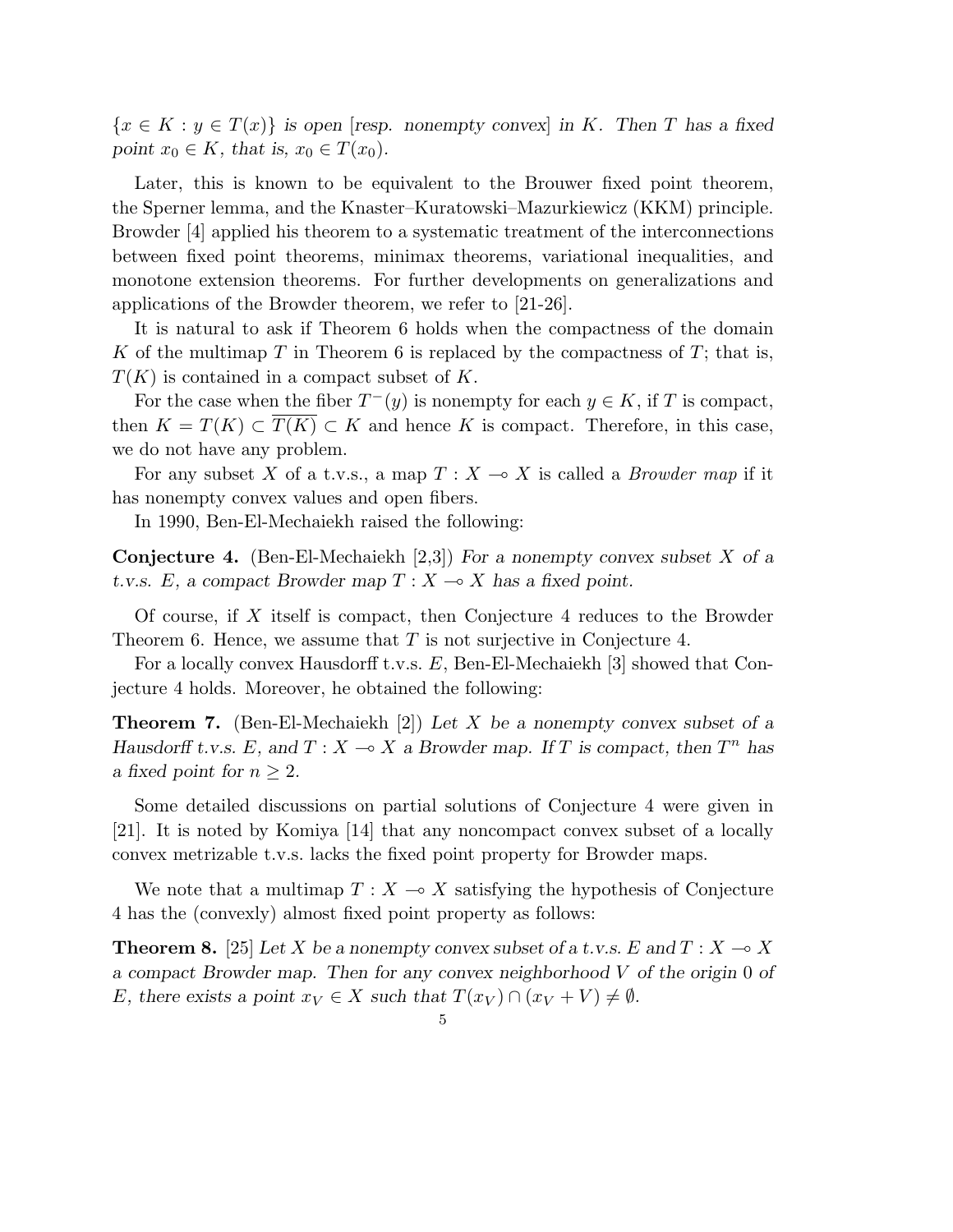It should be noted that the compactness of T might be replaced by the total boundedness of  $T(X)$ .

Note that, in a sense, Conjecture 3 implies Conjecture 4 as follows:

**Theorem 9.** [21] Let E be a Hausdorff t.v.s. whose nonempty convex subsets have the fixed point property for compact continuous self-functions. Let X be a nonempty convex subset of E and  $T : X \longrightarrow X$  a Browder map. If T is compact, then T has a fixed point.

Now, in virtue of the Cauty theorem, Theorem 9 becomes as follows:

**Theorem 9'.** Let X be a convex subset of a Hausdorff t.v.s. and  $T : X \to X$  a Browder map. If  $T$  is compact, then  $T$  has a fixed point.

Note that this new result resolves not only Conjecture 4 affirmatively when E is Hausdorff, but also improves all of Theorems 7, 8, and the following known partial solutions of Conjecture 4.

**Theorem 10.** [21] Let X be a nonempty convex subset of a Hausdorff t.v.s. E and  $T : X \to X$  a Browder map. If  $\overline{T(X)}$  is a compact c.t.b. subset of X, then T has a fixed point.

**Theorem 11.** [21] Let X be an admissible convex subset of a Hausdorff t.v.s. E and  $T : X \longrightarrow X$  a Browder map. If T is compact, then T has a fixed point.

We give a more general form of Theorem 11 as follows:

**Theorem 12.** [20] Let E and F be Hausdorff t.v.s. and X a subset of E which is homeomorphic to an admissible convex subset of F. If  $T : X \longrightarrow X$  is a compact Browder map, then T has a fixed point.

In virtue of Theorem  $9'$ , we can delete "c.t.b." from Theorem 10 and "admissible" from Theorem 11. However, it is not known whether the admissibility in Theorem 12 can be eliminated or not.

For a set D, let  $\langle D \rangle$  denote the set of nonempty finite subsets of D.

Let X be a subset in a vector space and  $D$  a nonempty subset of X. Then  $(X, D)$  is called a *convex space* if convex hulls of any  $N \in \langle D \rangle$  are contained in X and  $X$  has a topology that induces the Euclidean topology on such convex hulls; see Park [26]. If  $X = D$  is convex, then  $X := (X, X)$  becomes a convex space in the sense of Lassonde.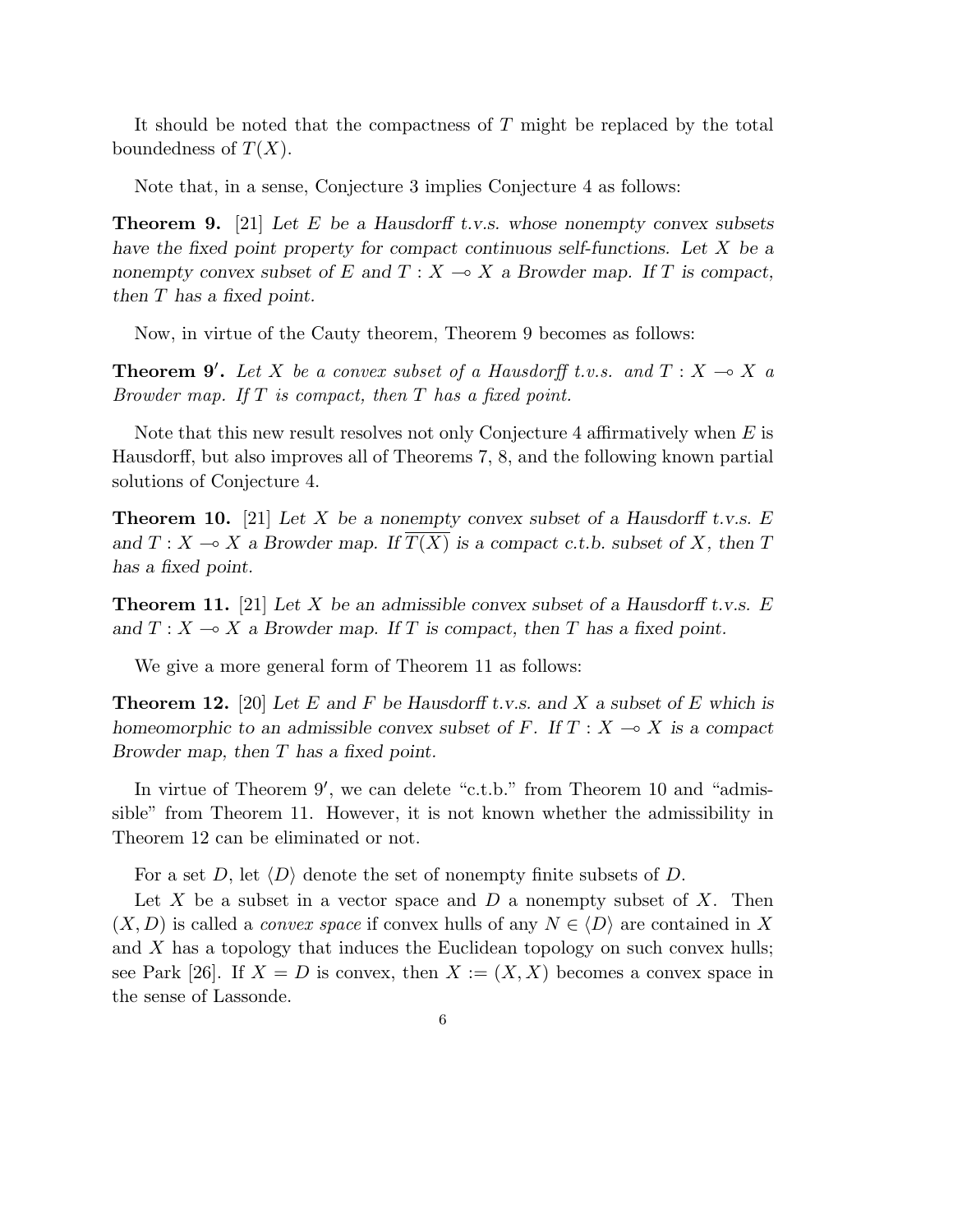Recently, we obtained the following generalization of the Browder fixed point theorem:

**Theorem 13.** [26] Let  $(X, D)$  be a convex space and  $S : D \to X$ ,  $T : X \to X$ maps. Suppose that

(1)  $S(z)$  is open [resp. closed] for each  $z \in D$ ;

(2) co  $S^-(y) \subset T^-(y)$  for each  $y \in X$ ; and

(3)  $X = S(M)$  for some  $M \in \langle D \rangle$ .

Then T has a fixed point.

In the remainder of this paper, we improve the last part of [P1].

**Theorem 14.** [26] Let  $(X, D)$  be a convex space and  $A: X \rightarrow D$  a map. If there exist  $z_1, z_2, \dots, z_n \in D$  and nonempty open [resp. closed ] subsets  $G_i \subset A^-(z_i)$  for  $i = 1, 2, \cdots, n$  such that  $X = \bigcup_{i=1}^{n}$  $\sum_{i=1}^n G_i$ , then the map  $\cot A : X \multimap X$  has a fixed point.

Note that Theorem 14 reduces to the Browder theorem whenever  $X = D$  is compact and each  $A^{-}(z)$  is open.

From Theorem 14, we immediately have the following:

**Theorem 15.** Let X be a convex space and  $A: X \rightarrow X$  a map having open [resp. closed fibers. If  $A(X)$  is covered by a finite number of fibers of A, then either the map co  $A: X \to X$  has a fixed point or  $A^-(y) = \emptyset$  for some  $y \in X$ .

*Proof.* Suppose that  $A^{-}(y) \neq \emptyset$  for all  $y \in X$ . Then there exists an  $x \in A^{-}(y)$ or  $y \in A(x)$ . Therefore,  $X = A(X)$  and X is covered by a finite number of open [resp. closed] fibers of A. Now, by Theorem 14, co A has a fixed point.

From Theorem 14, we have the following:

**Theorem 16.** Let  $(X, D)$  be a compact convex space and  $P : X \rightarrow D$  a map having open fibers such that  $x \notin \text{co } P(x)$  for all  $x \in X$ . Then  $P(x) = \emptyset$  for some  $x \in X$ .

*Proof.* Suppose  $P(x) \neq \emptyset$  for all  $x \in X$ . Then X is covered by  $\{P^-(z) : z \in D\}$ . Since  $X$  is compact, it is covered by a finite number of open fibers of  $P$ . Then, by Theorem 14, co P has a fixed point, a contradiction.

A point  $x_0 \in X$  is called a *maximal element* of a map  $T : X \to X$  if  $T(x_0) = \emptyset$ .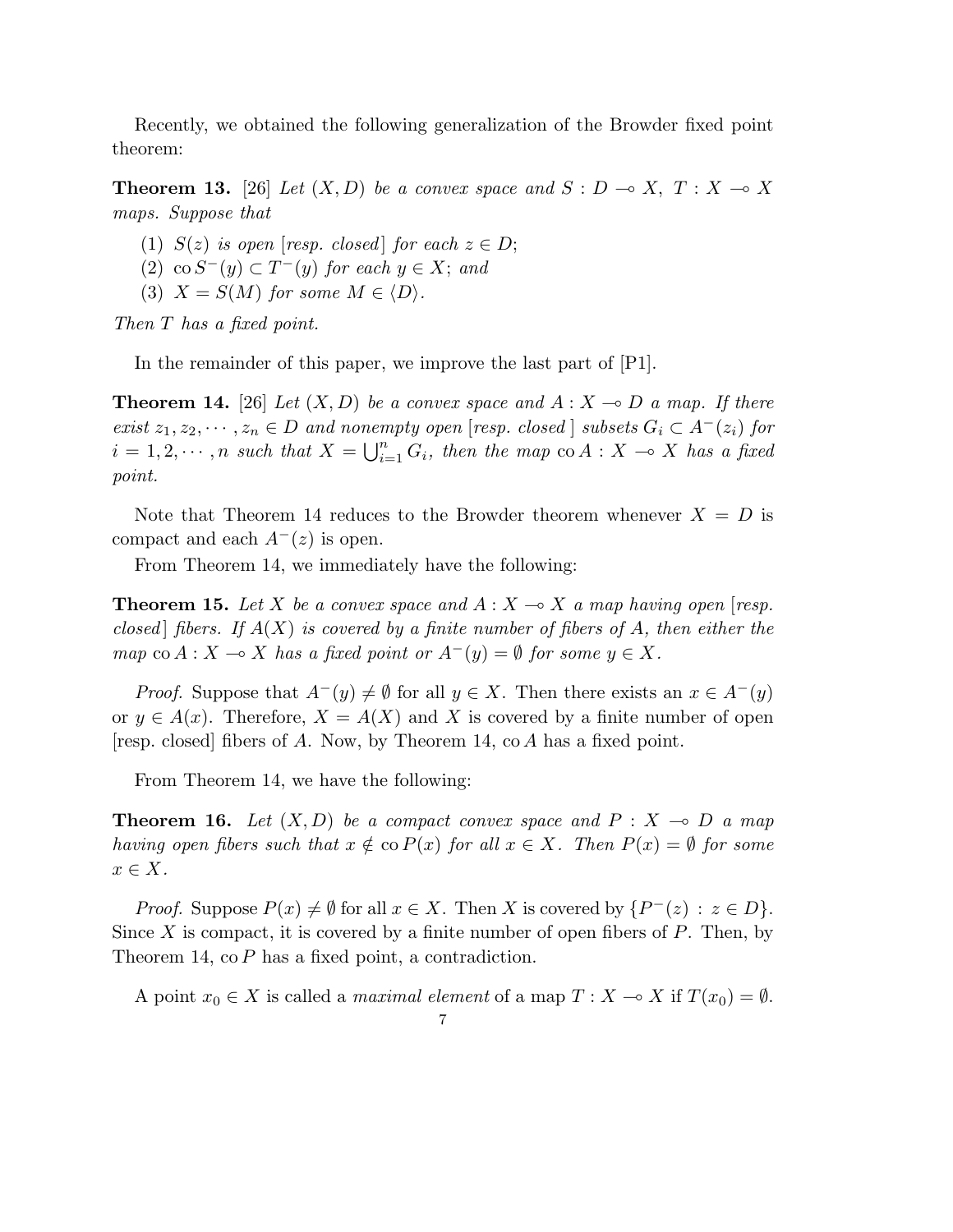**Corollary.** (Yannelis-Prabhakar [30]) Let X be a nonempty compact convex subset of a t.v.s. E and  $P : X \to X$  a map having open fibers such that  $x \notin \text{co}P(x)$  for all  $x \in X$ . Then P has a maximal element.

Motivated by Theorems 14, 15, and the problem of Ben-El-Mechaiekh (see Theorem  $9'$ ), we raised the following conjecture in  $[P1]$ :

**Conjecture 5.** Let X be a nonempty convex subset of a t.v.s. E and  $A: X \rightarrow X$ a map having open [resp. closed] fibers such that  $A(X) \subsetneq X$ . If  $A(X)$  is covered by a finite number of fibers of A, then the map  $\text{co } A : X \to X$  has a fixed point.

In view of Theorem 15, Conjecture 5 was incorrectly raised.

In the following references, [1]-[30] are same as in [P1], except [26], which should be replaced by the present one.

Acknowledgement. Parts of this paper were presented at Inter. Conf. on Fixed Point Theory and Applications, Univ. of Valencia, Spain (July 14-19, 2003); the 3rd Inter. Conf. on Nonlinear Anal. and Convex Anal., Tokyo Inst. of Technology, Japan (Aug. 25-31, 2003); RIMS Workshop on Nonlinear Anal. and Convex Anal., Univ. of Kyoto, Japan (Sept. 15-18, 2003), and Workshop on Nonlinear and Convex Analysis, Changhua, Taiwan (Dec. 12-13, 2003). The author would like to express his gratitude to the efforts of their organizers.

## **REFERENCES**

- [C] R. Cauty, "Solution du problème de point fixe de Schauder", Fund. Math. 170 (2001), 231-246..
- [D1] T. Dobrowolski, "Revisiting Cauty's proof of the Schauder conjecture", Abstr. Appl. Anal. **7** (2003), 407-433.
- [D2]  $\quad \quad \_$ , "Fixed-point theorem for convex-valued mappings", Preprint.
- [KPR] N.J. Kalton, N.T. Peck, and J.W. Roberts, "An F-space Sampler", London Math. Soc. Lecture Notes 89, Chap. 9, 198–219, Cambridge Univ. Press, 1985.
- [P1] Sehie Park,"On some conjectures and problems in analytical fixed point theory," Proc. Inter. Conf. on Nonlinear Anal. and Convex Anal. (Hirosaki, 2001), 383–392, Yokohama Publ., 2003.
- $[P2]$  , "Fixed points, Roberts spaces, and the compact AR problem", Preprint.
- [1] I.D. Arandelović, "On the weak admissibility on topological vector spaces and its applications in fixed point theory," Proc. II Mathematical Conf. in Priština (Priština, Sept. 25-28, 1996), 89–94.
- [2] H. Ben-El-Mechaiekh, "The coincidence problem for compositions of set-valued maps," Bull. Austral. Math. Soc. 41 (1990), 421–434.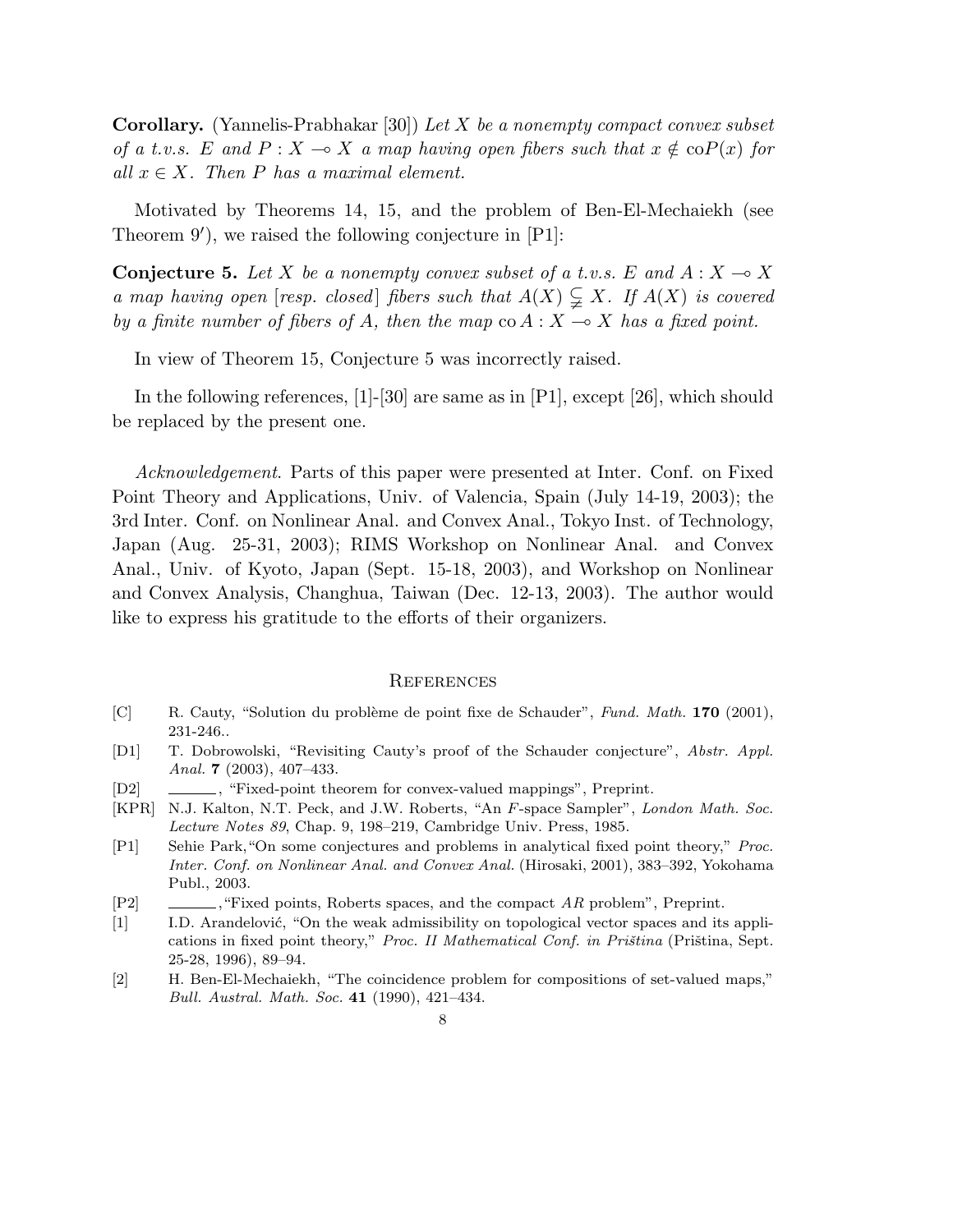- [3]  $\qquad \qquad \qquad$ , "Fixed points for compact set-valued maps," Q and A in General Topology 10 (1992), 153–156.
- [4] F.E. Browder, "The fixed point theory of multi-valued mappings in topological vector spaces," Math. Ann. 177 (1968), 283–301.
- [5] R. Cauty, "Un espace métrique linéare qui n'est pas un rétracte absolu," Fund. Math. 146 (1994), 85–99.
- [6] E. De Pascale, G. Trombetta, and H. Weber, " Convexly totally bounded and strongly totally bounded sets, Solution of a problem of Idzik," Ann. del. Scuola Normale Superiore di Pisa, Sci. Fis. Mat. Ser. IV. Vol. XX (1993), 341–355.
- [7] T. Dobrowolski and H. Toruńczyk, "On metric linear spaces homeomorphic to  $Q$ ," Bull. Acad. Polon. Sci. (Série Sci. Math.) 27 (1979), 883-887.
- [8] O. Hadžić, Fixed Point Theory in Topological Vector Spaces, Univ. of Novi Sad, Novi Sad, 1984, 337pp.
- [9] A. Idzik, "Almost fixed point theorems," Proc. Amer. Math. Soc. 104 (1988), 779–784.
- [10] A. Idzik and S. Park, "Leray–Schauder type theorems and equilibrium existence theorems," Differential Inclusions and Optimal Control, Lect. Notes in Nonlinear Anal. 2 (1998), 191–197.
- [11] V.L. Klee, "Convex bodies and periodic homeomorphisms in Hilbert space," Trans. Amer. Math. Soc. **75** (1953), 10-43.
- [12]  $\qquad \qquad$ , "Some topological properties of convex sets," Trans. Amer. Math. Soc. 78 (1955), 30–45.
- [13] , "Leray–Schauder theory without local convexity," Math. Ann. 141 (1960), 286– 296.
- [14] H. Komiya, "A note on fixed point properties in abstract convex spaces," Nonlinear Analysis and Convex Analysis (Proc. NACA'98, Niigata, Japan, July 28-31, 1998), 196– 198, World Sci., Singapore, 1999.
- [15] R.D. Mauldin (ed.), The Scottish Book, Birkhäuser, Boston-Basel-Stuttgart, 1981.
- [16] N.T. Nhu, "The fixed point property for weakly admissble compact convex sets: searching for a solution to Schauder's conjecture," Topology Appl. 68 (1996), 1–12.
- [17] N.T. Nhu, J.M.R. Sanjuro, and T.V. An, "The AR-property for Roberts' example of a compact comvex set with no extreme points, Part 1: General result," Proc. Amer. Math. Soc. 125 (1997), 3075–3087; "Part 2: Application to the example," ibid. 125 (1997), 3089–3098.
- [18] N.T. Nhu and L.H. Tri, "No Roberts space is a counter-example to Schauder's conjecture," Topology 33 (1994), 371–378.
- [19] T. Okon, "Fixed point theory for Roberts spaces," Nonlinear Anal. 47 (2001), 5697– 5702.
- [20] Sehie Park, "Fixed points in hemeomorphically convex sets," Ann. Univ. Mariae Curie-Sklodowska 51 (1997), 213–218.
- [21]  $\qquad \qquad \qquad$ , "Remarks on a fixed point problem of Ben-El-Mechaiekh," Nonlinear Analysis and Convex Analysis (Proc. NACA'98, Niigata, Japan, July 28-31, 1998), 79–88, World Sci., Singapore, 1999.
- [22] , "A unified fixed point theory of multimaps on topological vector spaces," J. Korean Math. Soc. 35 (1998), 803–829. "Corrections," ibid. 36 (1999), 829–832.
- [23] , "Ninety years of the Brouwer fixed point theorem," *Vietnam J. Math.* **27** (1999), 193–232.